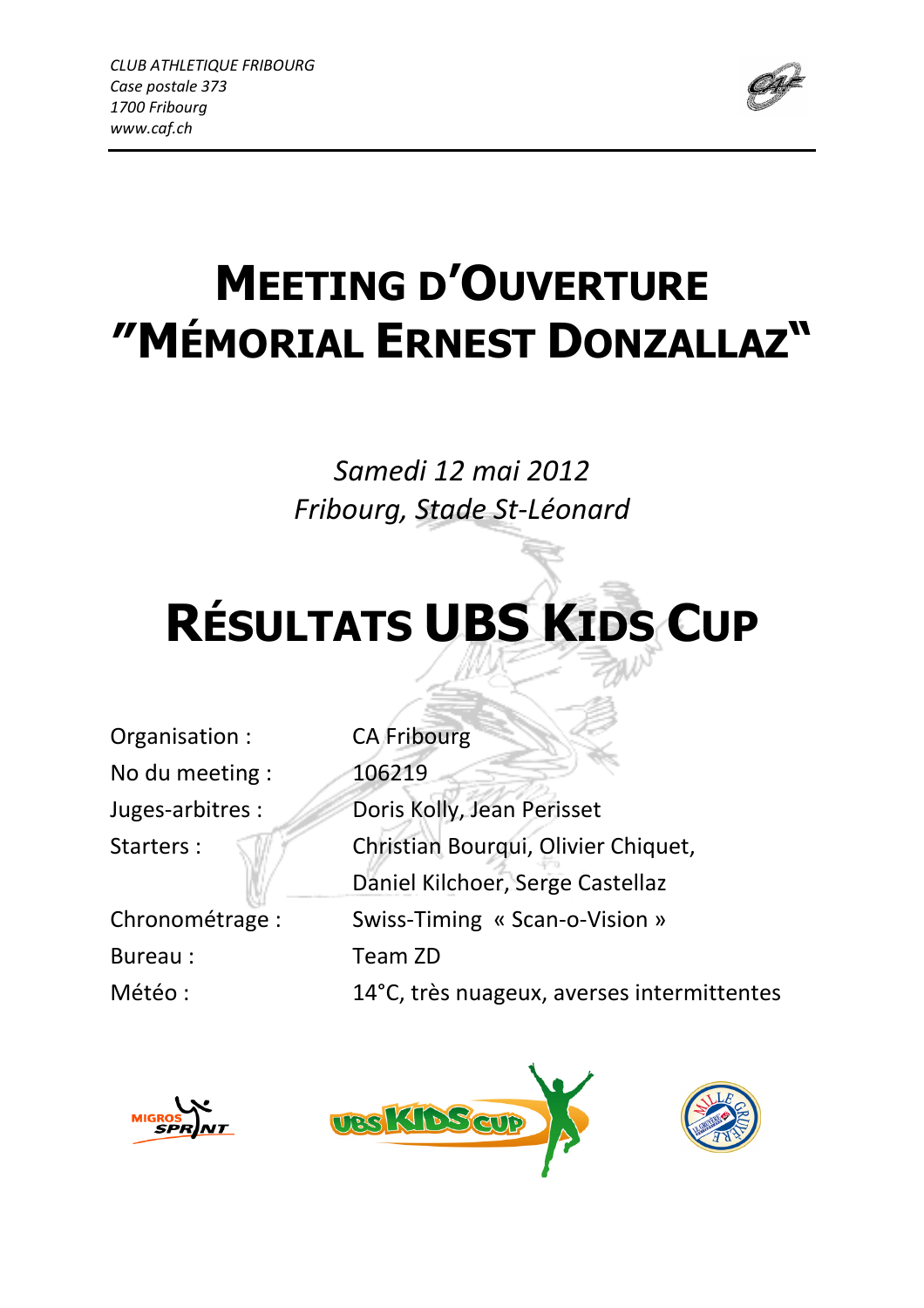

#### **U16 M15, UBS Kids Cup**

|      |                                                                                                              |    |                            | 12.05.12 14:00 |                    |
|------|--------------------------------------------------------------------------------------------------------------|----|----------------------------|----------------|--------------------|
| Rang | Nom                                                                                                          | An | Société                    | Pays           | <b>Points Beme</b> |
| 1.   | Dupré Arnaud<br>60 (7.40, 877), LONGUEUR Z (5.28, 621), BALLE200 (53.31, 617)                                | 97 | CS Le Mouret               | <b>SUI</b>     | 2115               |
| 2.   | <b>Bapst Gilles</b><br>60 (7.70, 789), LONGUEUR Z (5.26, 618), BALLE200 (48.31, 558)                         | 97 | CS Le Mouret               | <b>SUI</b>     | 1965               |
| 3.   | Marmy Johann<br>60 (8.00, 706), LONGUEUR Z (4.55, 497), BALLE200 (42.94, 494)                                | 97 | <b>FSG Estavayer-Lully</b> | <b>SUI</b>     | 1697               |
| 4.   | <b>Vonlanthen Lucas</b><br>60 (8.20, 653), LONGUEUR Z (4.57, 500), BALLE200 (36.28, 413)                     | 97 | CS Le Mouret               | <b>SUI</b>     | 1566               |
| 5.   | Zandona Boris<br>60 (8.21, 651), LONGUEUR Z (4.61, 507), BALLE200 (21.49, 226)                               | 97 | CA Gibloux Farvagny        | <b>SUI</b>     | 1384               |
| 6.   | Marguet Hugo<br>60 (7.90, 733), LONGUEUR Z (3.93, 394), BALLE200 (20.05, 207)                                | 97 | <b>FSG Estavayer-Lully</b> | <b>SUI</b>     | 1334               |
| 7.   | Koller Yohan<br>60 (9.00, 468), LONGUEUR Z (3.91, 390), BALLE200 (28.37, 314)                                | 97 | <b>FSG Estavayer-Lully</b> | <b>SUI</b>     | 1172               |
| 8.   | Tietz Alan<br>60 (10.10, 271), LONGUEUR ZUBS Kids Cup (X, X), BALLE200 (35.19, 399)                          | 97 | <b>TV Wünnewil</b>         | FR.            | 670                |
|      | Humbert Rémi<br>60UBS Kids Cup (-1, p.p.), LONGUEUR ZUBS Kids Cup (-1, p.p.), BALLE200UBS Kids Cup (-, ren.) | 97 | CS Le Mouret               | <b>SUI</b>     | 0                  |

#### **U16 M14, UBS Kids Cup**

|      |                                                                                                                      |    |                      |            | 12.05.12 14:00     |
|------|----------------------------------------------------------------------------------------------------------------------|----|----------------------|------------|--------------------|
| Rang | Nom                                                                                                                  | An | Société              | Pays       | <b>Points Beme</b> |
| 1.   | Muller Guénael<br>60 (7.90, 733), LONGUEUR Z (4.57, 500), BALLE200 (46.40, 535)                                      | 98 | Gym St-Aubin         | <b>SUI</b> | 1768               |
| 2.   | Cochard Sylvain<br>60 (8.60, 556), LONGUEUR Z (4.08, 419), BALLE200 (27.40, 302)                                     | 98 | CA Gibloux Farvagny  | SUI        | 1277               |
| 3.   | <b>Rohrer Nicolas</b><br>60 (9.01, 466), LONGUEUR Z (3.75, 364), BALLE200 (27.93, 309)                               | 98 | CS Le Mouret         | SUI        | 1139               |
| 4.   | Siffert Kylian<br>60 (9.00, 468), LONGUEUR Z (3.77, 367), BALLE200 (26.12, 286)                                      | 98 | CS Le Mouret         | SUI        | 1121               |
|      | Tietz Liam<br>60 (8.80, 511), LONGUEUR Z (3.88, 385), BALLE200UBS Kids Cup (-1, p.p.)                                | 98 | TV Wünnewil          | FR.        | 896                |
|      | Giriens Matthieu<br>60 (9.30, 407), LONGUEUR Z (3.80, 372), BALLE200UBS Kids Cup (-1, p.p.)                          | 98 | <b>AthleticaOron</b> | VD         | 779                |
|      | Konrad Jonas<br>60 (8.81, 508), BALLE200UBS Kids Cup (-1, p.p.)                                                      | 98 | <b>SA Bulle</b>      | SUI        | 508                |
|      | Corminboeuf Florent<br>60UBS Kids Cup (-1, p.p.), LONGUEUR ZUBS Kids Cup (-1, p.p.), BALLE200UBS Kids Cup (-1, p.p.) | 98 | Gym St-Aubin         | FR.        | 0                  |

#### **U14 M13, UBS Kids Cup**

|          |                                                                                   |    |              | 12.05.12 14:00 |                    |  |  |
|----------|-----------------------------------------------------------------------------------|----|--------------|----------------|--------------------|--|--|
| Rang Nom |                                                                                   | An | Société      | <b>Pavs</b>    | <b>Points Beme</b> |  |  |
|          | Glasson François<br>60 (8.92, 485), LONGUEUR Z (4.58, 502), BALLE200 (36.46, 415) | 99 | CS Marsens   | SUI            | 1402               |  |  |
| 2.       | Ducrest Adrien<br>60 (8.58, 560), LONGUEUR Z (4.44, 479), BALLE200 (28.29, 313)   | 99 | CA Fribourg  | SUI            | 1352               |  |  |
| 3.       | Risse Damien<br>60 (8.93, 482), LONGUEUR Z (4.32, 458), BALLE200 (32.62, 367)     | 99 | CS Le Mouret | SUI            | 1307               |  |  |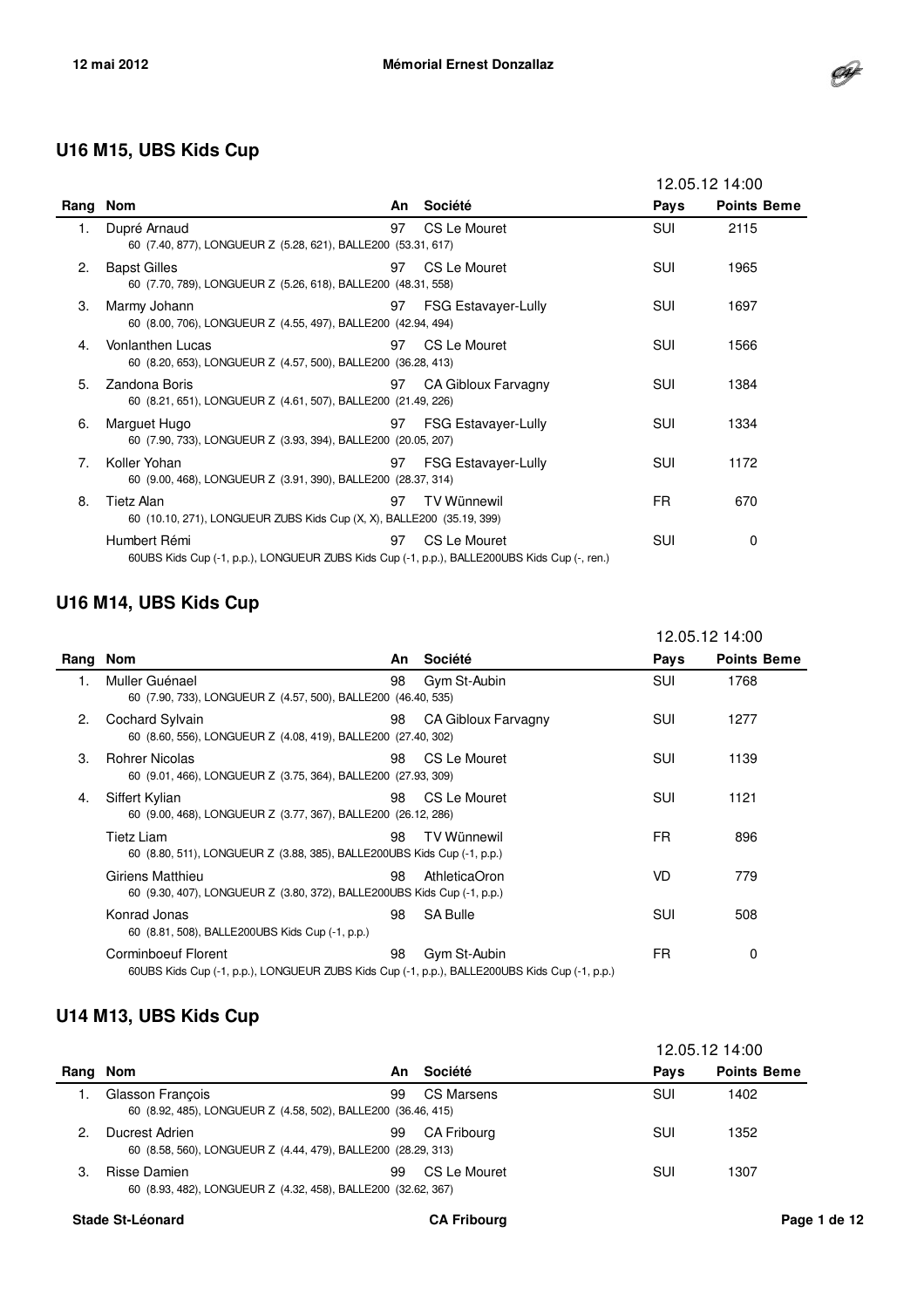

#### **U14 M13, UBS Kids Cup**

| Rang Nom |                                                                                         | An | Société            | Pays       | <b>Points Beme</b> |
|----------|-----------------------------------------------------------------------------------------|----|--------------------|------------|--------------------|
| 4.       | <b>Frossard Melvin</b><br>60 (8.89, 491), LONGUEUR Z (3.97, 400), BALLE200 (25.63, 279) | 99 | SA Bulle           | <b>SUI</b> | 1170               |
| 5.       | Konrad Niklas<br>60 (9.50, 370), LONGUEUR Z (4.04, 412), BALLE200 (28.90, 321)          | 99 | SA Bulle           | SUI        | 1103               |
| 6.       | Mauron Maxence<br>60 (9.36, 396), LONGUEUR Z (3.87, 384), BALLE200 (29.03, 322)         | 99 | <b>CA Fribourg</b> | SUI        | 1102               |
| 7.       | Bossel Jonas<br>60 (9.02, 464), LONGUEUR Z (3.84, 379), BALLE200 (21.19, 222)           | 99 | <b>SA Bulle</b>    | SUI        | 1065               |
| 8.       | Gauch Jonas<br>60 (9.85, 310), LONGUEUR Z (3.89, 387), BALLE200 (31.06, 348)            | 99 | TSV Düdingen       | SUI        | 1045               |
| 9.       | Engel Timothé<br>60 (10.50, 214), LONGUEUR Z (3.49, 322), BALLE200 (33.53, 379)         | 99 | <b>CS Marsens</b>  | <b>SUI</b> | 915                |
| 10.      | Taverna Sandro<br>60 (9.97, 291), LONGUEUR Z (3.73, 361), BALLE200 (20.13, 208)         | 99 | kids+athletics     | SUI        | 860                |
| 11.      | Gachet Guillaume<br>60 (10.27, 246), LONGUEUR Z (3.44, 314), BALLE200 (25.59, 279)      | 99 | <b>CS Marsens</b>  | SUI        | 839                |
| 12.      | Kilde Finn<br>60 (10.09, 272), LONGUEUR Z (3.17, 270), BALLE200 (25.28, 275)            | 99 |                    | FR.        | 817                |
| 13.      | Marziale Philippe<br>60 (10.48, 217), LONGUEUR Z (3.36, 301), BALLE200 (23.27, 249)     | 99 | <b>CS Marsens</b>  | <b>SUI</b> | 767                |
| 14.      | Vonlanthen Rémi<br>60 (10.83, 174), LONGUEUR Z (3.11, 261), BALLE200 (18.39, 184)       | 99 | CS Le Mouret       | SUI        | 619                |

#### **U14 M12, UBS Kids Cup**

|          |                                                                                                      |                 |                            | 12.05.12 14:00 |                    |
|----------|------------------------------------------------------------------------------------------------------|-----------------|----------------------------|----------------|--------------------|
| Rang Nom |                                                                                                      | An              | Société                    | Pays           | <b>Points Beme</b> |
| 1.       | Jungo Mathieu<br>60 (8.75, 522), LONGUEUR Z (4.44, 479), BALLE200 (37.94, 433)                       | $00\,$          | CA Gibloux Farvagny        | SUI            | 1434               |
| 2.       | <b>Stulz Gregory</b><br>60 (8.77, 517), LONGUEUR Z (3.89, 387), BALLE200 (26.24, 287)                | 00 <sup>°</sup> | CA Gibloux Farvagny        | <b>SUI</b>     | 1191               |
| 3.       | <b>Morin Pierre</b><br>60 (9.50, 370), LONGUEUR Z (3.85, 381), BALLE200 (28.52, 316)                 | 00              | <b>SA Bulle</b>            | SUI            | 1067               |
| 4.       | Hauser Armando<br>60 (9.56, 359), LONGUEUR Z (3.94, 395), BALLE200 (26.76, 294)                      | 00              | <b>CA Fribourg</b>         | <b>SUI</b>     | 1048               |
| 5.       | Grand Sébastien<br>60 (10.05, 278), LONGUEUR Z (3.74, 363), BALLE200 (30.02, 335)                    | 00              | SA Bulle                   | <b>SUI</b>     | 976                |
| 6.       | Russenberger Mathieu<br>60 (9.85, 310), LONGUEUR Z (3.68, 353), BALLE200 (25.65, 279)                | 00              | CA Gibloux Farvagny        | <b>SUI</b>     | 942                |
| 7.       | Messerli Charles<br>60 (10.24, 250), LONGUEUR Z (3.50, 323), BALLE200 (25.58, 279)                   | 00              | SA Bulle                   | <b>SUI</b>     | 852                |
| 8.       | <b>Widmer Martin</b><br>60 (10.15, 263), LONGUEUR Z (3.52, 327), BALLE200 (24.08, 259)               | 00              | <b>SA Bulle</b>            | <b>SUI</b>     | 849                |
| 9.       | Riedo Noah<br>60 (10.30, 241), LONGUEUR Z (3.19, 274), BALLE200 (17.82, 177)                         | 00 <sup>°</sup> | <b>CA Gibloux Farvagny</b> | <b>SUI</b>     | 692                |
| 10.      | Gentizon Jonathan<br>60 (11.75, 86), LONGUEUR Z (3.48, 320), BALLE200 (18.91, 191)                   | $00\,$          | <b>FSG Estavayer-Lully</b> | <b>SUI</b>     | 597                |
| 11.      | Zürcher Evanmael<br>60 (14.04, 1), LONGUEUR Z (2.56, 175), BALLE200 (13.21, 113)                     | $00\,$          | <b>CA Fribourg</b>         |                | 289                |
|          | <b>Fleury Alexandre</b><br>60 (10.18, 259), LONGUEUR ZUBS Kids Cup (-1, p.p.), BALLE200 (32.36, 364) | 00              | kids+athletics             | SUI            | 623                |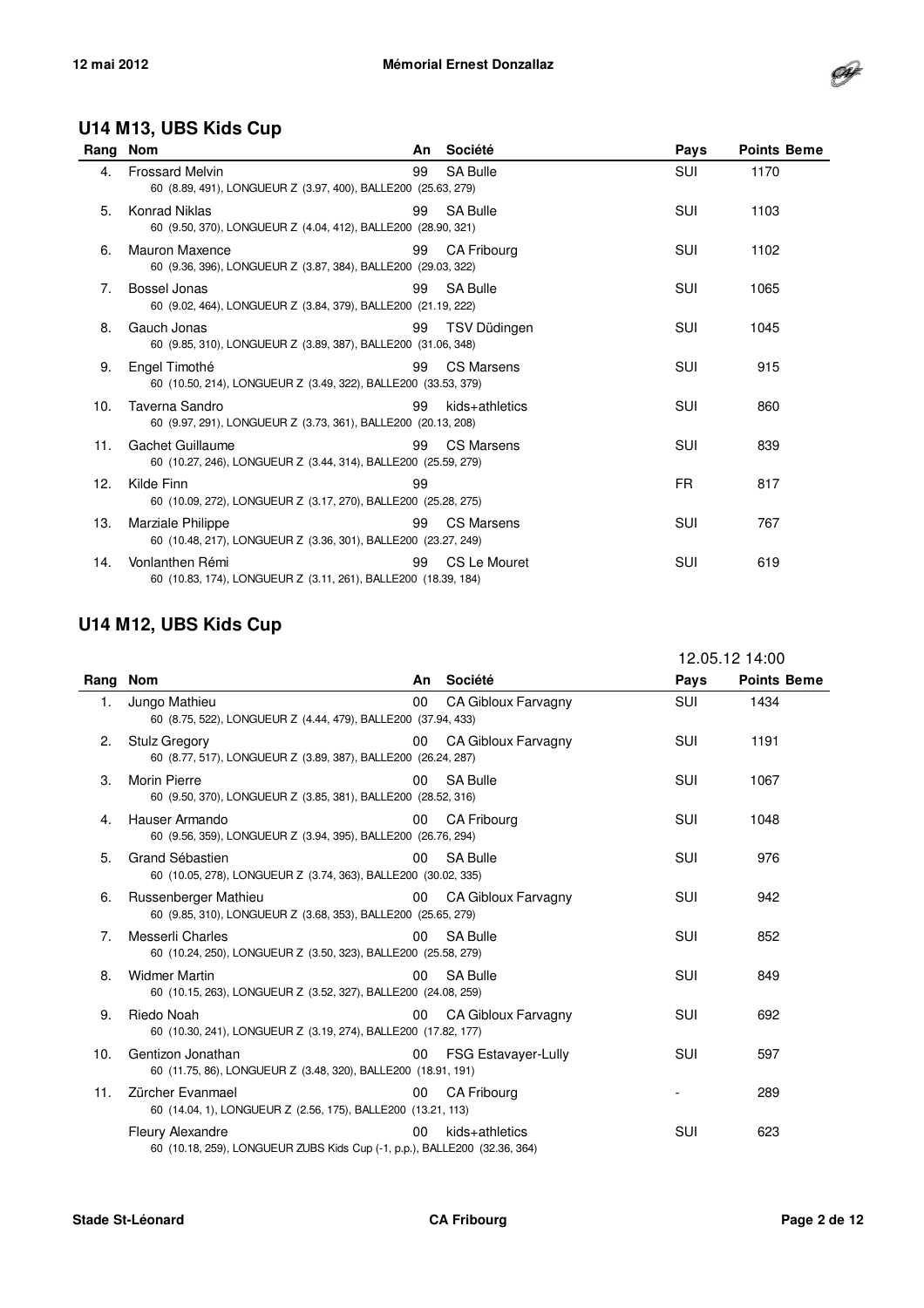

#### **U14 M12, UBS Kids Cup**

| Rang Nom |                                                                                               | An | Société      | <b>Pavs</b> | <b>Points Beme</b> |
|----------|-----------------------------------------------------------------------------------------------|----|--------------|-------------|--------------------|
|          | Corminboeuf Aurélien                                                                          | 00 | FSG St-Aubin | FR          |                    |
|          | 60UBS Kids Cup (-1, p.p.), LONGUEUR ZUBS Kids Cup (-1, p.p.), BALLE200UBS Kids Cup (-1, p.p.) |    |              |             |                    |
|          | Petersen Igor                                                                                 | 00 |              | FR          | O                  |
|          | 60UBS Kids Cup (-1, p.p.), LONGUEUR ZUBS Kids Cup (-1, p.p.), BALLE200UBS Kids Cup (-1, p.p.) |    |              |             |                    |

#### **U12 M11, UBS Kids Cup**

|      |                                                                                          |    |                            | 12.05.12 10:15 |                    |
|------|------------------------------------------------------------------------------------------|----|----------------------------|----------------|--------------------|
| Rang | <b>Nom</b>                                                                               | An | Société                    | Pays           | <b>Points Beme</b> |
| 1.   | <b>Frossard Romain</b><br>60 (9.17, 433), LONGUEUR Z (3.86, 382), BALLE200 (29.27, 326)  | 01 | <b>SA Bulle</b>            | <b>SUI</b>     | 1141               |
| 2.   | Rudolf Julien<br>60 (9.55, 361), LONGUEUR Z (3.56, 333), BALLE200 (24.35, 263)           | 01 | CA Gibloux Farvagny        | <b>SUI</b>     | 957                |
| 3.   | Mariotta Cosimo<br>60 (10.02, 283), LONGUEUR Z (3.70, 356), BALLE200 (22.83, 243)        | 01 | <b>CA Fribourg</b>         | <b>SUI</b>     | 882                |
| 4.   | Scyboz Florian<br>60 (11.04, 150), LONGUEUR Z (3.60, 340), BALLE200 (33.77, 382)         | 01 | CS Marsens                 | <b>SUI</b>     | 872                |
| 5.   | <b>Morard Quentin</b><br>60 (10.19, 257), LONGUEUR Z (3.25, 283), BALLE200 (26.18, 286)  | 01 | <b>CS Marsens</b>          | SUI            | 826                |
| 6.   | Egger Valentin<br>60 (9.71, 333), LONGUEUR Z (2.98, 240), BALLE200 (23.36, 250)          | 01 | <b>CA Fribourg</b>         | <b>SUI</b>     | 823                |
| 7.   | Kolly Romain<br>60 (10.44, 222), LONGUEUR Z (2.90, 228), BALLE200 (26.42, 289)           | 01 | CS Le Mouret               | <b>SUI</b>     | 739                |
| 8.   | Kapeller Guillaume<br>60 (10.56, 206), LONGUEUR Z (3.23, 280), BALLE200 (20.39, 211)     | 01 | CA Gibloux Farvagny        | <b>SUI</b>     | 697                |
| 9.   | Buntschu Arthur<br>60 (11.74, 87), LONGUEUR Z (2.52, 169), BALLE200 (23.89, 257)         | 01 | <b>CS Marsens</b>          | <b>SUI</b>     | 513                |
| 10.  | <b>Rouiller Samuel</b><br>60 (11.56, 101), LONGUEUR Z (2.58, 178), BALLE200 (18.11, 181) | 01 | <b>CA Gibloux Farvagny</b> | <b>SUI</b>     | 460                |
| 11.  | Albrecht Samuel<br>60 (12.20, 56), LONGUEUR Z (2.40, 151), BALLE200 (14.36, 129)         | 01 | <b>TSV Gurmels</b>         | FR             | 336                |

#### **U12 M10, UBS Kids Cup**

|                |                                                                                     |    |                            | 12.05.12 10:15 |                    |
|----------------|-------------------------------------------------------------------------------------|----|----------------------------|----------------|--------------------|
| Rang           | Nom                                                                                 | An | Société                    | Pays           | <b>Points Beme</b> |
| 1.             | Seid Felix<br>60 (9.62, 349), LONGUEUR Z (3.87, 384), BALLE200 (25.20, 331)         | 02 | <b>FSG Estavayer-Lully</b> | <b>SUI</b>     | 1064               |
| $\mathcal{P}$  | Ducrest Yann<br>60 (9.94, 295), LONGUEUR Z (3.80, 372), BALLE200 (25.12, 330)       | 02 | CA Fribourg                | SUI            | 997                |
| 3.             | Bart Rémi<br>60 (10.72, 187), LONGUEUR Z (3.26, 285), BALLE200 (26.44, 351)         | 02 | CA Gibloux Farvagny        | SUI            | 823                |
| 4.             | Russenberger Luca<br>60 (10.22, 253), LONGUEUR Z (3.13, 264), BALLE200 (20.45, 256) | 02 | CA Gibloux Farvagny        | SUI            | 773                |
| 5.             | Zürcher Leonalou<br>60 (11.18, 136), LONGUEUR Z (2.90, 228), BALLE200 (24.45, 320)  | 02 | CA Fribourg                |                | 684                |
| 6.             | Camélique Mathieu<br>60 (10.92, 163), LONGUEUR Z (2.84, 218), BALLE200 (23.15, 299) | 02 | CS Marsens                 | SUI            | 680                |
| 7 <sub>1</sub> | Humbert Nathan<br>60 (10.63, 198), LONGUEUR Z (2.80, 212), BALLE200 (20.33, 254)    | 02 | CS Le Mouret               | SUI            | 664                |
| 8.             | Calame Maxime<br>60 (12.16, 58), LONGUEUR Z (2.65, 189), BALLE200 (23.71, 308)      | 02 | Gym St-Aubin               | <b>FR</b>      | 555                |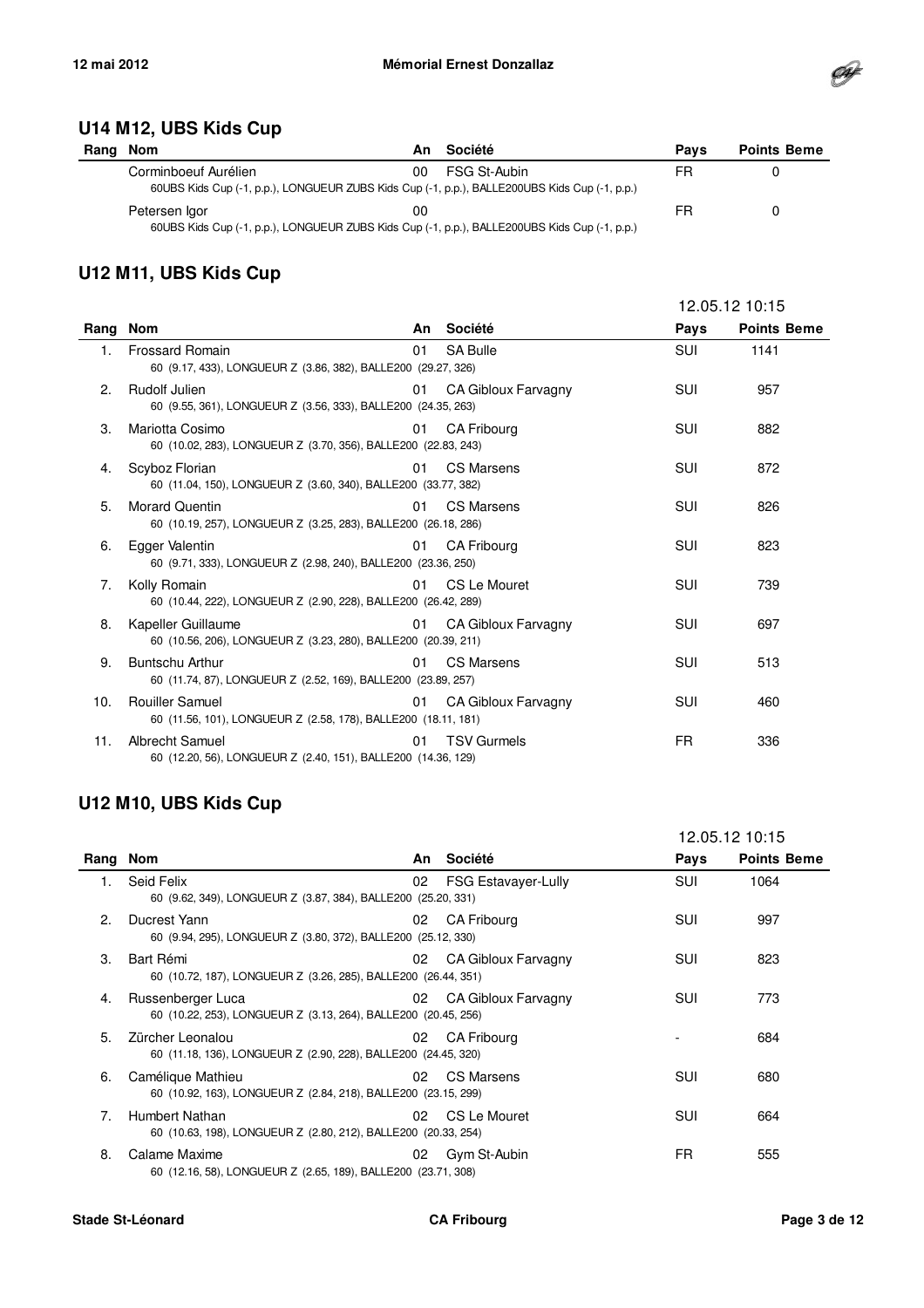

#### **U12 M10, UBS Kids Cup**

| Rang Nom |                                                                                                               | An | Société            | Pays       | <b>Points Beme</b> |
|----------|---------------------------------------------------------------------------------------------------------------|----|--------------------|------------|--------------------|
| 9.       | <b>Engel David</b><br>60 (11.54, 103), LONGUEUR Z (2.77, 207), BALLE200 (18.66, 228)                          | 02 | CS Marsens         | <b>SUI</b> | 538                |
| 10.      | Della Santa Florian<br>60 (11.50, 106), LONGUEUR Z (2.69, 195), BALLE200 (15.04, 168)                         | 02 | CS Marsens         | SUI        | 469                |
| 11.      | Fontaine Samuel<br>60 (11.58, 99), LONGUEUR Z (2.61, 183), BALLE200 (12.60, 126)                              | 02 | CS Marsens         | SUI        | 408                |
| 12.      | Uthayarajan Jenisan<br>60 (11.42, 113), LONGUEUR Z (2.53, 170), BALLE200 (12.25, 120)                         | 02 | <b>CA Fribourg</b> |            | 403                |
| 13.      | Genoud Rémy<br>60 (13.01, 20), LONGUEUR Z (2.32, 139), BALLE200 (15.31, 172)                                  | 02 | CS Le Mouret       | SUI        | 331                |
|          | Petersen Jan<br>60UBS Kids Cup (-1, p.p.), LONGUEUR ZUBS Kids Cup (-1, p.p.), BALLE200UBS Kids Cup (-1, p.p.) | 02 |                    | FR         | 0                  |

#### **U16 W15, UBS Kids Cup**

|          |                                                                                          |    |                     | 12.05.12 12:35 |                    |
|----------|------------------------------------------------------------------------------------------|----|---------------------|----------------|--------------------|
| Rang Nom |                                                                                          | An | Société             | Pays           | <b>Points Beme</b> |
| 1.       | Emini Adisa<br>60 (8.51, 685), LONGUEUR Z (4.13, 550), BALLE200 (21.21, 302)             | 97 | CS Marsens          | <b>SUI</b>     | 1537               |
| 2.       | Rauh Noemi<br>60 (8.91, 578), LONGUEUR Z (4.08, 539), BALLE200 (28.08, 415)              | 97 | TSV Düdingen        | SUI            | 1532               |
| 3.       | Güntert Laura<br>60 (8.81, 603), LONGUEUR Z (3.93, 508), BALLE200 (26.26, 385)           | 97 | <b>AC Murten</b>    | FR             | 1496               |
| 4.       | Balmer Aïda<br>60 (8.50, 688), LONGUEUR Z (3.93, 508), BALLE200 (20.71, 293)             | 97 | CA Gibloux Farvagny | SUI            | 1489               |
| 5.       | Bernasconi Cléa<br>60 (8.80, 606), LONGUEUR Z (4.02, 527), BALLE200 (21.95, 314)         | 97 | CA Gibloux Farvagny | SUI            | 1447               |
| 6.       | Luvisotto Eva Leona<br>60 (8.70, 633), LONGUEUR Z (3.90, 502), BALLE200 (21.00, 298)     | 97 | FSG Estavayer-Lully | SUI            | 1433               |
| 7.       | Lindqvist Josefine<br>60 (9.20, 507), LONGUEUR Z (3.86, 493), BALLE200 (20.22, 285)      | 97 | <b>AC Murten</b>    | FR.            | 1285               |
| 8.       | Gavillet Odile<br>60 (8.90, 580), LONGUEUR Z (3.78, 477), BALLE200 (16.07, 214)          | 97 | CA Gibloux Farvagny | SUI            | 1271               |
|          | Kropf Julia<br>60 (8.20, 775), LONGUEUR Z (4.91, 716), BALLE200UBS Kids Cup (-1, p.p.)   | 97 | TSV Düdingen        | SUI            | 1491               |
|          | Kilde Rebecca<br>60 (9.00, 555), LONGUEUR Z (3.52, 423), BALLE200UBS Kids Cup (-1, p.p.) | 97 |                     |                | 978                |

#### **U16 W14, UBS Kids Cup**

|          |                                                                                     |    |                    | 12.05.12 12:35 |                    |
|----------|-------------------------------------------------------------------------------------|----|--------------------|----------------|--------------------|
| Rang Nom |                                                                                     | An | Société            | Pays           | <b>Points Beme</b> |
|          | Rharroubi Khaoula<br>60 (8.20, 775), LONGUEUR Z (4.32, 590), BALLE200 (28.99, 430)  | 98 | CA Fribourg        | FR             | 1795               |
| 2.       | Macheret Valentine<br>60 (8.70, 633), LONGUEUR Z (4.43, 613), BALLE200 (32.38, 484) | 98 | CS Marsens         | SUI            | 1730               |
| 3.       | Schwartz Carlina<br>60 (8.40, 716), LONGUEUR Z (4.04, 531), BALLE200 (27.38, 404)   | 98 | CA Fribourg        | FR             | 1651               |
| 4.       | Zwahlen Claudine<br>60 (8.80, 606), LONGUEUR Z (3.93, 508), BALLE200 (27.50, 406)   | 98 | <b>TSV Gurmels</b> | FR             | 1520               |
| 5.       | Scheder Noémie<br>60 (8.90, 580), LONGUEUR Z (3.94, 510), BALLE200 (28.76, 426)     | 98 | CA Fribourg        | FR             | 1516               |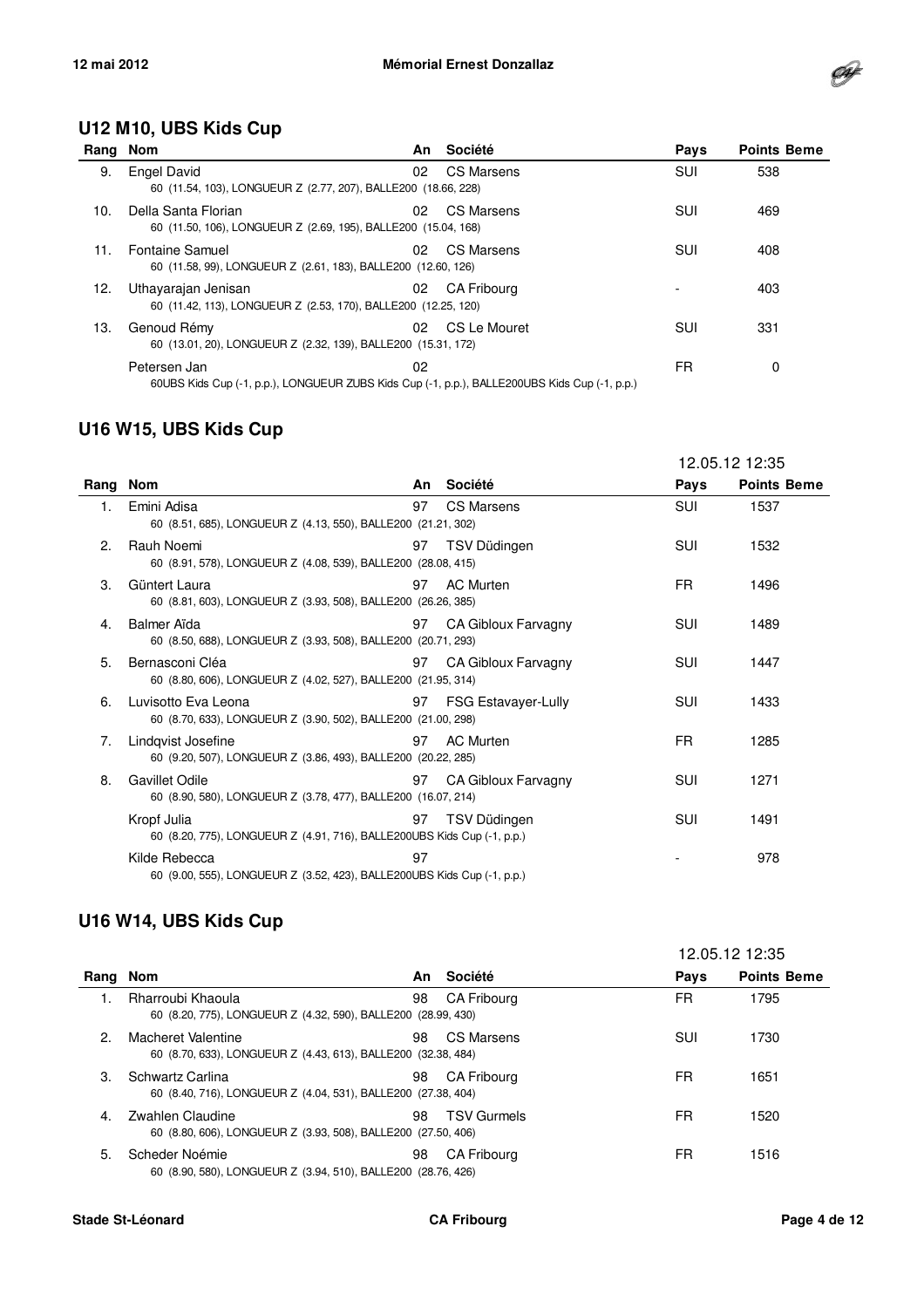

#### **U16 W14, UBS Kids Cup**

| Rang Nom       |                                                                                                                 | An | Société             | Pays       | <b>Points Beme</b> |
|----------------|-----------------------------------------------------------------------------------------------------------------|----|---------------------|------------|--------------------|
| 6.             | Meuwly Carole<br>60 (8.72, 627), LONGUEUR Z (4.02, 527), BALLE200 (20.73, 294)                                  | 98 | <b>TSV Gurmels</b>  | FR.        | 1448               |
| 7 <sub>1</sub> | Humbert Lucie<br>60 (8.60, 660), LONGUEUR Z (3.76, 473), BALLE200 (20.65, 292)                                  | 98 | CS Le Mouret        | <b>SUI</b> | 1425               |
| 8.             | Barras Léa<br>60 (8.71, 630), LONGUEUR Z (3.53, 425), BALLE200 (22.64, 326)                                     | 98 | CA Gibloux Farvagny | <b>SUI</b> | 1381               |
| 9.             | Barras Julie<br>60 (8.90, 580), LONGUEUR Z (3.85, 491), BALLE200 (19.85, 279)                                   | 98 | CA Gibloux Farvagny | <b>SUI</b> | 1350               |
| 10.            | Castella Adèle<br>60 (9.00, 555), LONGUEUR Z (3.54, 427), BALLE200 (24.00, 348)                                 | 98 | CA Gibloux Farvagny | SUI        | 1330               |
| 11.            | Gremaud Jeanne<br>60 (8.73, 625), LONGUEUR ZUBS Kids Cup (X, X), BALLE200 (22.65, 326)                          | 98 | CS Le Mouret        | SUI        | 951                |
| 12.            | Corpataux Nadia<br>60 (10.40, 270), LONGUEUR Z (2.88, 294), BALLE200 (17.48, 238)                               | 98 | <b>CA Fribourg</b>  | FR.        | 802                |
|                | Perracini Anna-Isabel<br>60 (8.50, 688), LONGUEUR Z (4.38, 603), BALLE200UBS Kids Cup (-1, p.p.)                | 98 | GG Bern             | <b>SUI</b> | 1291               |
|                | Roschi Fabienne<br>60 (9.20, 507), LONGUEUR Z (3.81, 483), BALLE200UBS Kids Cup (-1, p.p.)                      | 98 | GG Bern             | SUI        | 990                |
|                | Petersen Lydia<br>60UBS Kids Cup (-1, p.p.), LONGUEUR ZUBS Kids Cup (-1, p.p.), BALLE200UBS Kids Cup (-1, p.p.) | 98 |                     | FR.        | 0                  |

#### **U14 W13, UBS Kids Cup**

|          |                                                                                          |    |                            | 12.05.12 10:15 |                    |
|----------|------------------------------------------------------------------------------------------|----|----------------------------|----------------|--------------------|
| Rang Nom |                                                                                          | An | Société                    | Pays           | <b>Points Beme</b> |
| 1.       | Rusca Alizée<br>60 (8.44, 705), LONGUEUR Z (4.02, 527), BALLE200 (24.42, 355)            | 99 | <b>SA Bulle</b>            | <b>SUI</b>     | 1587               |
| 2.       | <b>Bapst Margaux</b><br>60 (8.98, 560), LONGUEUR Z (3.72, 464), BALLE200 (31.46, 469)    | 99 | CS Le Mouret               | <b>SUI</b>     | 1493               |
| 3.       | <b>Grand Julie</b><br>60 (9.25, 495), LONGUEUR Z (4.01, 525), BALLE200 (27.56, 407)      | 99 | <b>SA Bulle</b>            | <b>SUI</b>     | 1427               |
| 4.       | <b>Dubey Marion</b><br>60 (8.90, 580), LONGUEUR Z (3.70, 460), BALLE200 (20.65, 292)     | 99 | CA Gibloux Farvagny        | <b>SUI</b>     | 1332               |
| 5.       | Bernasconi Rachel<br>60 (9.45, 450), LONGUEUR Z (3.59, 437), BALLE200 (25.81, 378)       | 99 | <b>CA Gibloux Farvagny</b> | <b>SUI</b>     | 1265               |
| 6.       | Lehmann Régine<br>60 (9.36, 470), LONGUEUR Z (3.45, 409), BALLE200 (24.97, 364)          | 99 | <b>CS Marsens</b>          | <b>SUI</b>     | 1243               |
| 7.       | <b>Brülhart Emeline</b><br>60 (9.42, 457), LONGUEUR Z (3.74, 468), BALLE200 (20.93, 297) | 99 | <b>CA Gibloux Farvagny</b> | <b>SUI</b>     | 1222               |
| 8.       | <b>Bovigny Elodie</b><br>60 (9.38, 466), LONGUEUR Z (3.50, 419), BALLE200 (22.75, 328)   | 99 | <b>SA Bulle</b>            | <b>SUI</b>     | 1213               |
| 9.       | Frank Ramona<br>60 (9.60, 418), LONGUEUR Z (3.39, 396), BALLE200 (26.61, 391)            | 99 | kids+athletics             | <b>SUI</b>     | 1205               |
| 10.      | Chofflon Salomé<br>60 (9.57, 424), LONGUEUR Z (4.02, 527), BALLE200 (17.03, 231)         | 99 | CA Gibloux Farvagny        | SUI            | 1182               |
| 11.      | De Carli Elin<br>60 (9.98, 343), LONGUEUR Z (3.45, 409), BALLE200 (27.81, 411)           | 99 | <b>TSV Gurmels</b>         | <b>FR</b>      | 1163               |
| 12.      | Ruffieux Chloé<br>60 (9.97, 345), LONGUEUR Z (3.41, 401), BALLE200 (24.94, 364)          | 99 | <b>SA Bulle</b>            | <b>SUI</b>     | 1110               |
| 13.      | <b>Wolz Ananda</b><br>60 (9.65, 408), LONGUEUR Z (3.12, 342), BALLE200 (23.90, 347)      | 99 | <b>CA Fribourg</b>         | <b>SUI</b>     | 1097               |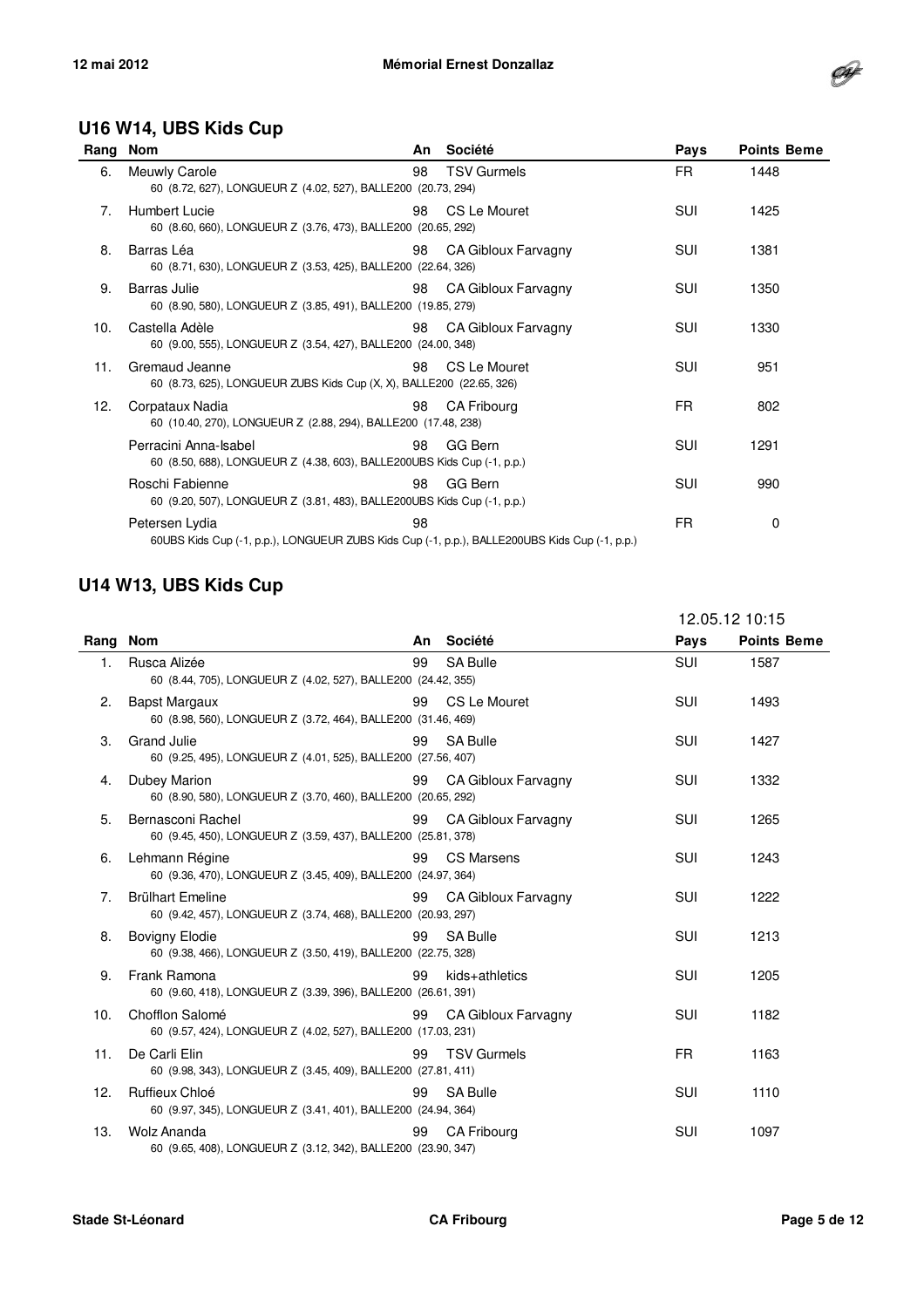

#### **U14 W13, UBS Kids Cup**

| Rang Nom |                                                                                                                        | An | Société                    | Pays       | <b>Points Beme</b> |
|----------|------------------------------------------------------------------------------------------------------------------------|----|----------------------------|------------|--------------------|
| 14.      | Krummen Andrina<br>60 (9.91, 356), LONGUEUR Z (3.47, 413), BALLE200 (15.70, 208)                                       | 99 | TSV Düdingen               | SUI        | 977                |
| 15.      | Léonie Lukas<br>60 (10.47, 259), LONGUEUR Z (3.22, 362), BALLE200 (24.25, 352)                                         | 99 | kids+athletics             | SUI        | 973                |
| 16.      | <b>Lehmann Marion</b><br>60 (10.12, 318), LONGUEUR Z (3.29, 376), BALLE200 (17.21, 234)                                | 99 | <b>CS Marsens</b>          | SUI        | 928                |
| 17.      | Aver Loélia<br>60 (10.67, 229), LONGUEUR Z (3.56, 431), BALLE200 (17.15, 233)                                          | 99 | <b>CS Marsens</b>          | SUI        | 893                |
| 18.      | Glanzmann Mélissa<br>60 (9.46, 448), LONGUEUR Z (2.61, 241), BALLE200 (14.20, 181)                                     | 99 | <b>FSG Estavayer-Lully</b> | SUI        | 870                |
| 19.      | <b>Giller Perrine</b><br>60 (10.43, 265), LONGUEUR Z (3.33, 384), BALLE200 (13.95, 177)                                | 99 | <b>CS Marsens</b>          | SUI        | 826                |
| 20.      | Oberson Adeline<br>60 (10.18, 307), LONGUEUR Z (2.90, 298), BALLE200 (12.12, 144)                                      | 99 | CS Marsens                 | SUI        | 749                |
|          | Etter Michèle<br>60 (9.84, 370), LONGUEUR ZUBS Kids Cup (-1, p.p.), BALLE200UBS Kids Cup (-1, p.p.)                    | 99 | <b>TSV Kerzers</b>         | SUI        | 370                |
|          | Clément Kezia<br>60 (11.35, 142), LONGUEUR ZUBS Kids Cup (-1, p.p.), BALLE200 (13.61, 171)                             | 99 | kids+athletics             | SUI        | 313                |
|          | <b>Neuhaus Carine</b><br>60UBS Kids Cup (-1, p.p.), LONGUEUR ZUBS Kids Cup (-1, p.p.), BALLE200UBS Kids Cup (-1, p.p.) | 99 | <b>TSV Rechthalten</b>     | <b>SUI</b> | 0                  |
|          | Margot Chloé<br>60UBS Kids Cup (-1, p.p.)                                                                              | 99 | <b>AthleticaOron</b>       | SUI        | 0                  |
|          | <b>Villoz Camille</b><br>60UBS Kids Cup (-1, p.p.), LONGUEUR ZUBS Kids Cup (-1, p.p.), BALLE200UBS Kids Cup (-1, p.p.) | 99 | <b>CS Marsens</b>          | <b>SUI</b> | 0                  |

#### **U14 W12, UBS Kids Cup**

|          |                                                                                               |                 |                            | 12.05.12 10:15 |                    |
|----------|-----------------------------------------------------------------------------------------------|-----------------|----------------------------|----------------|--------------------|
| Rang Nom |                                                                                               | An              | Société                    | Pays           | <b>Points Beme</b> |
| 1.       | <b>Gremaud Mathilde</b><br>60 (9.11, 528), LONGUEUR Z (4.23, 571), BALLE200 (33.21, 497)      | $00\,$          | CS Le Mouret               | <b>SUI</b>     | 1596               |
| 2.       | Vancardo Veronica<br>60 (8.71, 630), LONGUEUR Z (3.93, 508), BALLE200 (22.80, 328)            | 00 <sup>°</sup> | <b>CA Fribourg</b>         | SUI            | 1466               |
| 3.       | Krone Anika<br>60 (8.71, 630), LONGUEUR Z (3.85, 491), BALLE200 (20.90, 297)                  | 00              | <b>CA Fribourg</b>         | <b>SUI</b>     | 1418               |
| 4.       | Schaller Anina<br>60 (9.74, 389), LONGUEUR Z (3.74, 468), BALLE200 (26.71, 393)               | 00              | <b>TV Wünnewil</b>         | <b>FR</b>      | 1250               |
| 5.       | Wiener Jasmina<br>60 (9.31, 481), LONGUEUR Z (3.75, 471), BALLE200 (18.65, 258)               | 00              | <b>SA Bulle</b>            | <b>SUI</b>     | 1210               |
| 6.       | Slehofer Rebecca<br>60 (9.65, 408), LONGUEUR Z (3.48, 415), BALLE200 (24.56, 357)             | $00\,$          | TSV Düdingen               | <b>SUI</b>     | 1180               |
| 7.       | Perrottet Lucie<br>60 (10.15, 312), LONGUEUR Z (3.57, 433), BALLE200 (26.35, 387)             | $00\,$          | CS Marsens                 | <b>SUI</b>     | 1132               |
| 8.       | Reymond Mélanie<br>60 (9.88, 362), LONGUEUR Z (3.07, 332), BALLE200 (26.97, 397)              | 00              | <b>FSG Estavayer-Lully</b> | <b>SUI</b>     | 1091               |
| 9.       | Pereira Dos Santos Kleidiana<br>60 (9.85, 368), LONGUEUR Z (3.03, 324), BALLE200 (26.40, 388) | 00              | <b>FSG Estavayer-Lully</b> | <b>SUI</b>     | 1080               |
| 10.      | Boschung Regina<br>60 (10.01, 337), LONGUEUR Z (3.12, 342), BALLE200 (22.09, 317)             | 00              | <b>TV Wünnewil</b>         | FR.            | 996                |
| 11.      | Murith Annie<br>60 (9.95, 349), LONGUEUR Z (3.47, 413), BALLE200 (16.72, 225)                 | 00              | <b>SA Bulle</b>            | <b>SUI</b>     | 987                |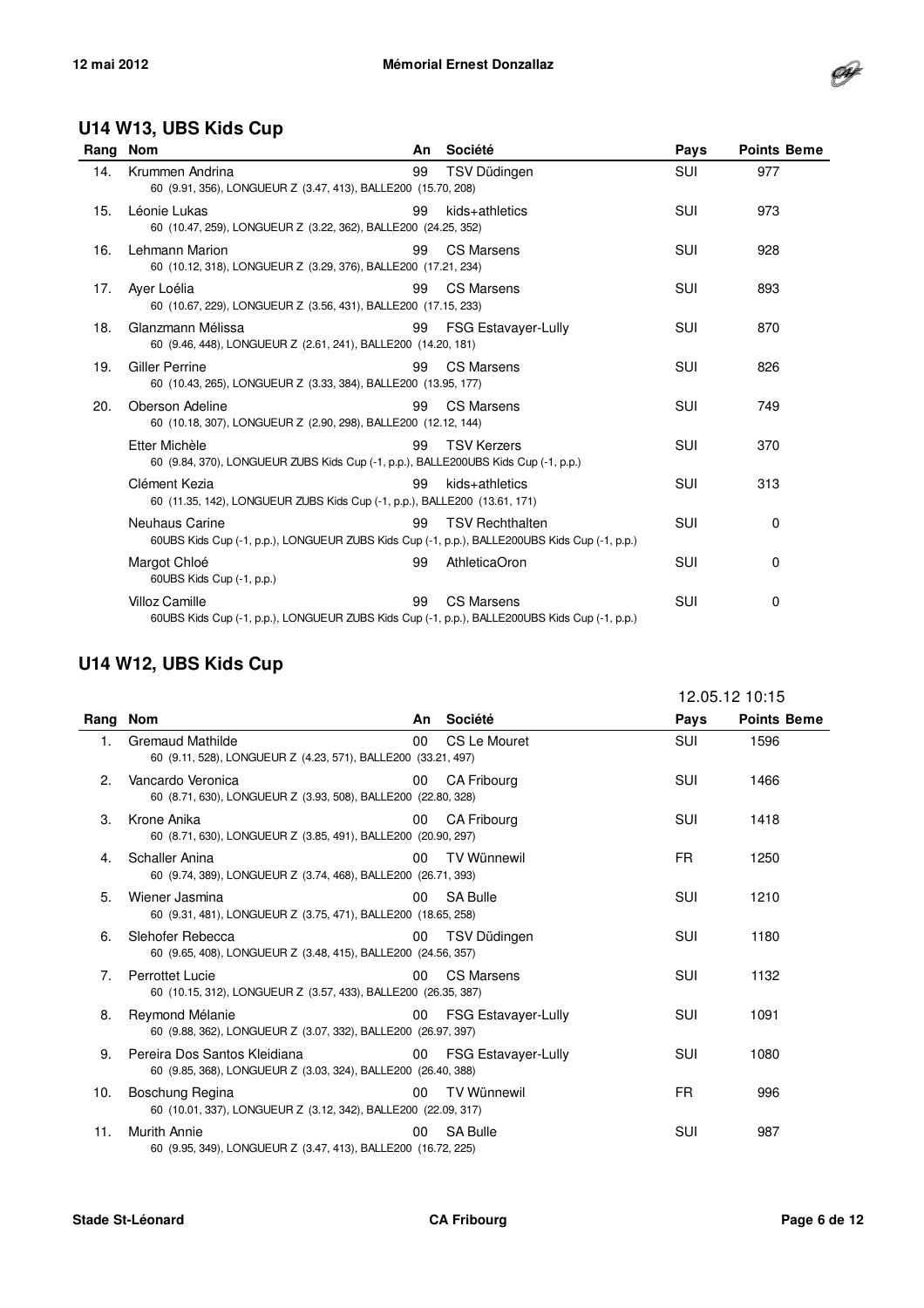

#### **U14 W12, UBS Kids Cup**

| Rang Nom |                                                                                                                        | An      | Société                | Pays       | <b>Points Beme</b> |
|----------|------------------------------------------------------------------------------------------------------------------------|---------|------------------------|------------|--------------------|
| 12.      | <b>Buntschu Erine</b><br>60 (9.93, 352), LONGUEUR Z (3.26, 370), BALLE200 (18.06, 248)                                 | 00      | <b>CS Marsens</b>      | <b>SUI</b> | 970                |
| 13.      | Mennel Sarah<br>60 (10.25, 295), LONGUEUR Z (3.19, 356), BALLE200 (21.48, 306)                                         | 00      | CA Fribourg            | SUI        | 957                |
| 14.      | <b>Betticher Fanny</b><br>60 (10.15, 312), LONGUEUR Z (3.41, 401), BALLE200 (17.43, 238)                               | 00      | <b>SA Bulle</b>        | SUI        | 951                |
| 15.      | Kaeser Livia<br>60 (10.38, 273), LONGUEUR Z (3.12, 342), BALLE200 (22.55, 324)                                         | $00 \,$ | TV Wünnewil            | FR         | 939                |
| 16.      | Tercier Saskia<br>60 (10.31, 285), LONGUEUR Z (3.27, 372), BALLE200 (19.04, 265)                                       | 00      | TSV Düdingen           | SUI        | 922                |
| 17.      | Gempeler Sabrina<br>60 (10.84, 205), LONGUEUR Z (2.95, 308), BALLE200 (24.88, 363)                                     | 00      | <b>TV Wünnewil</b>     | FR.        | 876                |
| 18.      | <b>Morand Elisa</b><br>60 (10.20, 304), LONGUEUR Z (3.25, 368), BALLE200 (14.32, 183)                                  | 00      | <b>CS Marsens</b>      | SUI        | 855                |
| 19.      | <b>Zwahlen Eveline</b><br>60 (10.34, 280), LONGUEUR Z (2.94, 306), BALLE200 (16.52, 222)                               | 00      | <b>TSV Gurmels</b>     | <b>FR</b>  | 808                |
| 20.      | Talamona Marine<br>60 (10.28, 290), LONGUEUR Z (2.86, 290), BALLE200 (14.96, 195)                                      | 00      | <b>SA Bulle</b>        | <b>SUI</b> | 775                |
| 21.      | Corpataux Vanessa<br>60 (11.26, 152), LONGUEUR Z (2.83, 284), BALLE200 (21.48, 306)                                    | 00      | <b>CA Fribourg</b>     | <b>SUI</b> | 742                |
| 22.      | Karabiyik Bengü<br>60 (11.00, 184), LONGUEUR Z (2.91, 300), BALLE200 (16.50, 221)                                      | 00      | <b>CA Fribourg</b>     | SUI        | 705                |
| 23.      | <b>Vonlanthen Corinne</b><br>60 (10.95, 190), LONGUEUR Z (2.60, 239), BALLE200 (15.10, 197)                            | 00      | <b>TV Wünnewil</b>     | FR.        | 626                |
| 24.      | <b>Siffert Estelle</b><br>60 (10.90, 197), LONGUEUR Z (2.61, 241), BALLE200 (13.50, 169)                               | 00      | CS Le Mouret           | <b>SUI</b> | 607                |
| 25.      | <b>Etter Fabienne</b><br>60 (9.37, 468)                                                                                | 00      | <b>TSV Kerzers</b>     | <b>SUI</b> | 468                |
| 26.      | Köhli Lia<br>60 (9.71, 395)                                                                                            | 00      | <b>TSV Kerzers</b>     | SUI        | 395                |
| 27.      | Haussener Flurina<br>60 (10.29, 288)                                                                                   | 00      | <b>TSV Kerzers</b>     | SUI        | 288                |
| 28.      | Leuthardt Sara<br>60 (10.36, 277)                                                                                      | 00      | <b>TSV Rechthalten</b> | <b>SUI</b> | 277                |
|          | <b>Maridor Elodie</b><br>60UBS Kids Cup (-1, p.p.), LONGUEUR ZUBS Kids Cup (-1, p.p.), BALLE200UBS Kids Cup (-1, p.p.) | 00      | CS Le Mouret           | <b>SUI</b> | 0                  |

#### **U12 W11, UBS Kids Cup**

|      |                                                                                         |    |                    | 12.05.12 15:05 |                    |
|------|-----------------------------------------------------------------------------------------|----|--------------------|----------------|--------------------|
| Rang | Nom                                                                                     | An | Société            | Pays           | <b>Points Beme</b> |
|      | Bertschy Elina<br>60 (9.32, 479), LONGUEUR Z (3.75, 471), BALLE200 (24.40, 355)         | 01 | CS Le Mouret       | <b>SUI</b>     | 1305               |
| 2.   | Loubry Selma<br>60 (9.31, 481), LONGUEUR Z (3.79, 479), BALLE200 (19.48, 273)           | 01 | AthleticaOron      | VD             | 1233               |
| 3.   | Catillaz Silja<br>60 (9.30, 484), LONGUEUR Z (3.62, 444), BALLE200 (17.72, 243)         | 01 | TSV Düdingen       | SUI            | 1171               |
| 4.   | <b>Ayrey Stephanie</b><br>60 (9.38, 466), LONGUEUR Z (3.69, 458), BALLE200 (16.50, 221) | 01 | TSV Düdingen       | SUI            | 1145               |
| 5.   | Grognuz Diane<br>60 (9.55, 429), LONGUEUR Z (3.15, 348), BALLE200 (21.50, 307)          | 01 | <b>CA Fribourg</b> | SUI            | 1084               |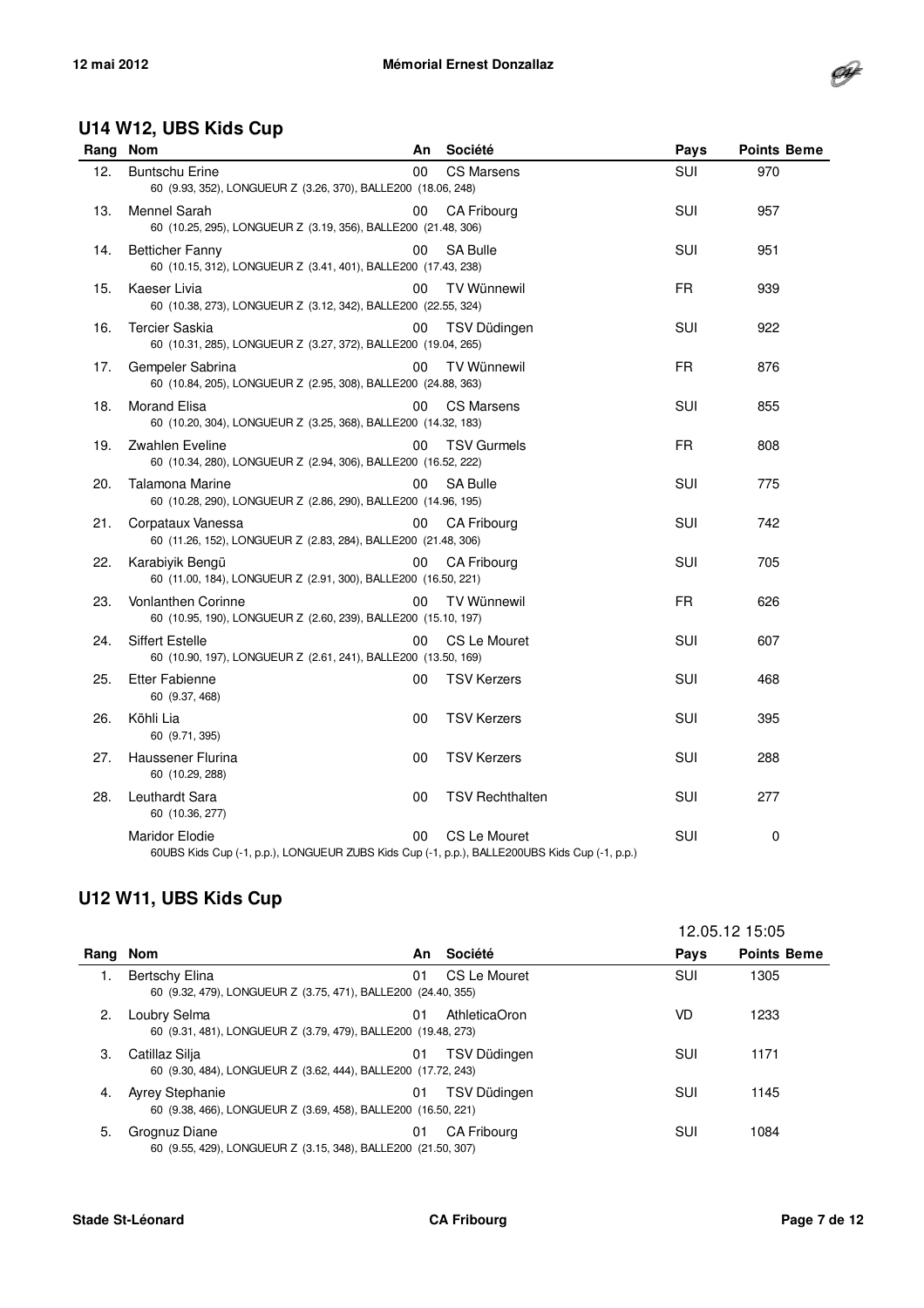

#### **U12 W11, UBS Kids Cup**

| Rang | <b>Nom</b>                                                                                                          | An | Société                    | Pays       | <b>Points Beme</b> |
|------|---------------------------------------------------------------------------------------------------------------------|----|----------------------------|------------|--------------------|
| 6.   | Baeriswyl Sabrina<br>60 (9.72, 393), LONGUEUR Z (3.33, 384), BALLE200 (19.44, 272)                                  | 01 | <b>TSV Gurmels</b>         | FR.        | 1049               |
| 7.   | Lukas Géraldine<br>60 (10.07, 326), LONGUEUR Z (3.49, 417), BALLE200 (20.58, 291)                                   | 01 | kids+athletics             | SUI        | 1034               |
| 8.   | Zandona Elsa<br>60 (9.68, 401), LONGUEUR Z (3.36, 390), BALLE200 (14.65, 189)                                       | 01 | <b>CA Gibloux Farvagny</b> | <b>SUI</b> | 980                |
| 9.   | Bornet Leïla<br>60 (9.92, 354), LONGUEUR Z (3.10, 338), BALLE200 (17.94, 246)                                       | 01 | CS Le Mouret               | SUI        | 938                |
| 10.  | Häring Olivia<br>60 (10.36, 277), LONGUEUR Z (3.23, 364), BALLE200 (20.86, 296)                                     | 01 | <b>TV Wünnewil</b>         | FR.        | 937                |
| 11.  | Oberson Lucie<br>60 (9.63, 412), LONGUEUR Z (3.27, 372), BALLE200 (12.28, 147)                                      | 01 | CA Gibloux Farvagny        | <b>SUI</b> | 931                |
| 12.  | Vaccher Océane<br>60 (10.61, 238), LONGUEUR Z (3.32, 382), BALLE200 (21.57, 308)                                    | 01 | <b>AthleticaOron</b>       | <b>VD</b>  | 928                |
| 13.  | Margot Léa<br>60 (10.50, 254), LONGUEUR Z (3.39, 396), BALLE200 (15.33, 201)                                        | 01 | AthleticaOron              | <b>VD</b>  | 851                |
| 14.  | Zaugg Nikita<br>60 (10.35, 278), LONGUEUR Z (2.88, 294), BALLE200 (16.00, 213)                                      | 01 | <b>CA Fribourg</b>         | SUI        | 785                |
| 15.  | <b>Bovigny Elisa</b><br>60 (10.58, 242), LONGUEUR Z (2.65, 248), BALLE200 (12.57, 152)                              | 01 | <b>SA Bulle</b>            | <b>SUI</b> | 642                |
| 16.  | <b>Buchs Marie</b><br>60 (11.09, 172), LONGUEUR Z (2.84, 286), BALLE200 (13.57, 170)                                | 01 | <b>CS Marsens</b>          | SUI        | 628                |
| 17.  | Kolly Valerie<br>60 (9.67, 404)                                                                                     | 01 | <b>TSV Rechthalten</b>     | <b>SUI</b> | 404                |
| 18.  | Schwab Lara<br>60 (9.89, 360)                                                                                       | 01 | <b>TSV Kerzers</b>         | <b>SUI</b> | 360                |
| 19.  | Lehmann Fabienne<br>60 (10.36, 277)                                                                                 | 01 | <b>TSV Rechthalten</b>     | <b>SUI</b> | 277                |
|      | <b>Macheret Yasmine</b><br>60UBS Kids Cup (-1, p.p.)                                                                | 01 | CA Gibloux Farvagny        | <b>SUI</b> | 0                  |
|      | Aebischer Adrienne<br>60UBS Kids Cup (-1, p.p.), LONGUEUR ZUBS Kids Cup (-1, p.p.), BALLE200UBS Kids Cup (-1, p.p.) | 01 | <b>TSV Düdingen</b>        | SUI        | 0                  |

#### **U12 W10, UBS Kids Cup**

|      |                                                                                      |    |                            | 12.05.12 15:05 |                    |
|------|--------------------------------------------------------------------------------------|----|----------------------------|----------------|--------------------|
| Rang | Nom                                                                                  | An | Société                    | Pays           | <b>Points Beme</b> |
| 1.   | Schneider Séraphine<br>60 (9.62, 414), LONGUEUR Z (3.55, 429), BALLE200 (24.27, 353) | 02 | TSV Düdingen               | SUI            | 1196               |
| 2.   | Hayoz Chiara<br>60 (9.44, 452), LONGUEUR Z (3.44, 407), BALLE200 (20.79, 295)        | 02 | TSV Düdingen               | SUI            | 1154               |
| 3.   | Skergat Shané<br>60 (9.79, 379), LONGUEUR Z (3.13, 344), BALLE200 (21.29, 303)       | 02 | <b>FSG Estavayer-Lully</b> | SUI            | 1026               |
| 4.   | Kilde Sophie<br>60 (10.13, 316), LONGUEUR Z (3.23, 364), BALLE200 (17.84, 245)       | 02 |                            | FR             | 925                |
| 5.   | De Carli Anaëlle<br>60 (10.27, 292), LONGUEUR Z (3.09, 336), BALLE200 (17.73, 243)   | 02 | <b>TSV Gurmels</b>         | FR             | 871                |
| 6.   | Monney Fanny<br>60 (10.16, 310), LONGUEUR Z (3.28, 374), BALLE200 (12.76, 155)       | 02 | <b>CS Marsens</b>          | SUI            | 839                |
| 7.   | Peiry Alicia<br>60 (10.16, 310), LONGUEUR Z (3.12, 342), BALLE200 (13.56, 170)       | 02 | CS Le Mouret               | SUI            | 822                |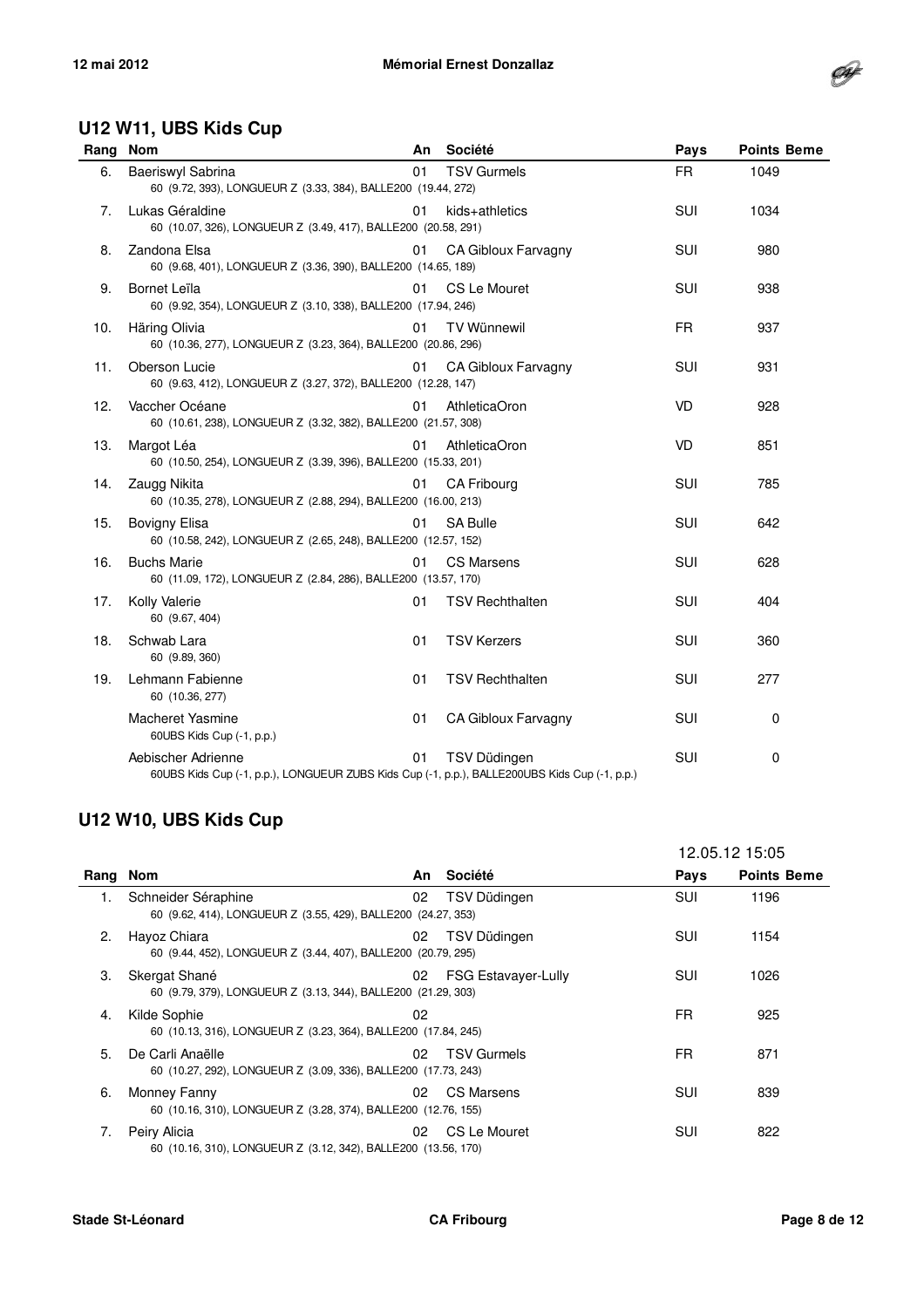

#### **U12 W10, UBS Kids Cup**

| Rang Nom |                                                                                                                   | An              | Société                | Pays       | <b>Points Beme</b> |
|----------|-------------------------------------------------------------------------------------------------------------------|-----------------|------------------------|------------|--------------------|
| 8.       | Gempeler Svenja<br>60 (10.54, 248), LONGUEUR Z (2.91, 300), BALLE200 (15.14, 198)                                 | 02              | TV Wünnewil            | FR.        | 746                |
| 9.       | Perrottet Léa<br>60 (11.14, 166), LONGUEUR Z (2.89, 296), BALLE200 (18.63, 258)                                   | 02 <sub>2</sub> | <b>CS Marsens</b>      | SUI        | 720                |
| 10.      | Ordonez Larihana<br>60 (10.55, 247), LONGUEUR Z (2.66, 250), BALLE200 (15.73, 208)                                | 02              | <b>CA Fribourg</b>     | SUI        | 705                |
| 11.      | Alves De Sousa Ellisa<br>60 (12.08, 75), LONGUEUR Z (3.98, 518), BALLE200 (9.50, 95)                              | 02              |                        | FR.        | 688                |
| 12.      | Droux Lorine<br>60 (10.70, 224), LONGUEUR Z (2.86, 290), BALLE200 (10.42, 112)                                    | 02 <sub>2</sub> | SA Bulle               | SUI        | 626                |
| 13.      | Micoulet Lucie<br>60 (10.74, 219), LONGUEUR Z (2.62, 243), BALLE200 (9.99, 104)                                   | 02              | <b>SA Bulle</b>        | SUI        | 566                |
| 14.      | Romanens Jeanne<br>60 (11.18, 161), LONGUEUR Z (2.78, 274), BALLE200 (11.29, 128)                                 | 02              | <b>CS Marsens</b>      | SUI        | 563                |
| 15.      | <b>Grand Livia</b><br>60 (11.02, 181), LONGUEUR Z (2.62, 243), BALLE200 (11.21, 127)                              | 02              | <b>TSV Gurmels</b>     | FR.        | 551                |
| 16.      | Zammou Assia<br>60 (11.62, 114), LONGUEUR Z (2.49, 217), BALLE200 (12.22, 145)                                    | 02              | CA Fribourg            | SUI        | 476                |
| 17.      | <b>Picard Camille</b><br>60 (11.86, 93), LONGUEUR Z (2.59, 237), BALLE200 (12.09, 143)                            | 02              | CS Marsens             | SUI        | 473                |
| 18.      | Messerli Joëlle<br>60 (11.69, 108), LONGUEUR Z (2.52, 223), BALLE200 (12.05, 142)                                 | 02              | <b>SA Bulle</b>        | SUI        | 473                |
| 19.      | Gobet Camille<br>60 (11.47, 129), LONGUEUR Z (2.57, 233), BALLE200 (10.12, 107)                                   | 02              | <b>SA Bulle</b>        | SUI        | 469                |
| 20.      | Talamona Chloé<br>60 (11.42, 135), LONGUEUR Z (2.55, 229), BALLE200 (9.60, 97)                                    | 02              | <b>SA Bulle</b>        | SUI        | 461                |
| 21.      | Brügger Samira<br>60 (10.15, 312)                                                                                 | 02              | <b>TSV Rechthalten</b> | SUI        | 312                |
| 22.      | Gobet Nina<br>60 (12.21, 66), LONGUEUR Z (2.00, 125), BALLE200 (10.48, 113)                                       | 02              | TSV Düdingen           | SUI        | 304                |
| 23.      | Neuhaus Elena<br>60 (10.32, 283)                                                                                  | 02              | <b>TSV Rechthalten</b> | <b>SUI</b> | 283                |
|          | Fleury Aurélie<br>60UBS Kids Cup (-1, p.p.), LONGUEUR Z (2.68, 254)                                               | 02              | kids+athletics         | SUI        | 254                |
|          | Dénervaud Chiara<br>60UBS Kids Cup (-1, p.p.), LONGUEUR ZUBS Kids Cup (-1, p.p.), BALLE200UBS Kids Cup (-1, p.p.) | 02              | <b>SA Bulle</b>        | SUI        | 0                  |

#### **U10 M09, ...athlon**

|      |                                                                                    |    |                     | 12.05.12 14:15 |                    |
|------|------------------------------------------------------------------------------------|----|---------------------|----------------|--------------------|
| Rang | Nom                                                                                | An | Société             | Pays           | <b>Points Beme</b> |
| 1.   | Ludwig Tibor<br>60 (10.79, 178), BALLE200 (20.74, 216), LONGUEUR Z (2.90, 228)     | 03 | CA Fribourg         |                | 622                |
| 2.   | Demierre Thoma<br>60 (10.74, 184), BALLE200 (19.84, 204), LONGUEUR Z (2.84, 218)   | 03 | CA Gibloux Farvagny | SUI            | 606                |
| 3.   | Bayoudh Saïd<br>60 (10.33, 237), BALLE200 (12.65, 105), LONGUEUR Z (2.91, 229)     | 03 | CA Fribourg         | SUI            | 571                |
| 4.   | Oberson Bruno<br>60 (10.65, 195), BALLE200 (12.18, 98), LONGUEUR Z (2.80, 212)     | 03 | CA Gibloux Farvagny | SUI            | 505                |
| 5.   | Pernet Alexandre<br>60 (10.95, 160), BALLE200 (15.32, 143), LONGUEUR Z (2.68, 193) | 03 | FSG St-Aubin        | FR             | 496                |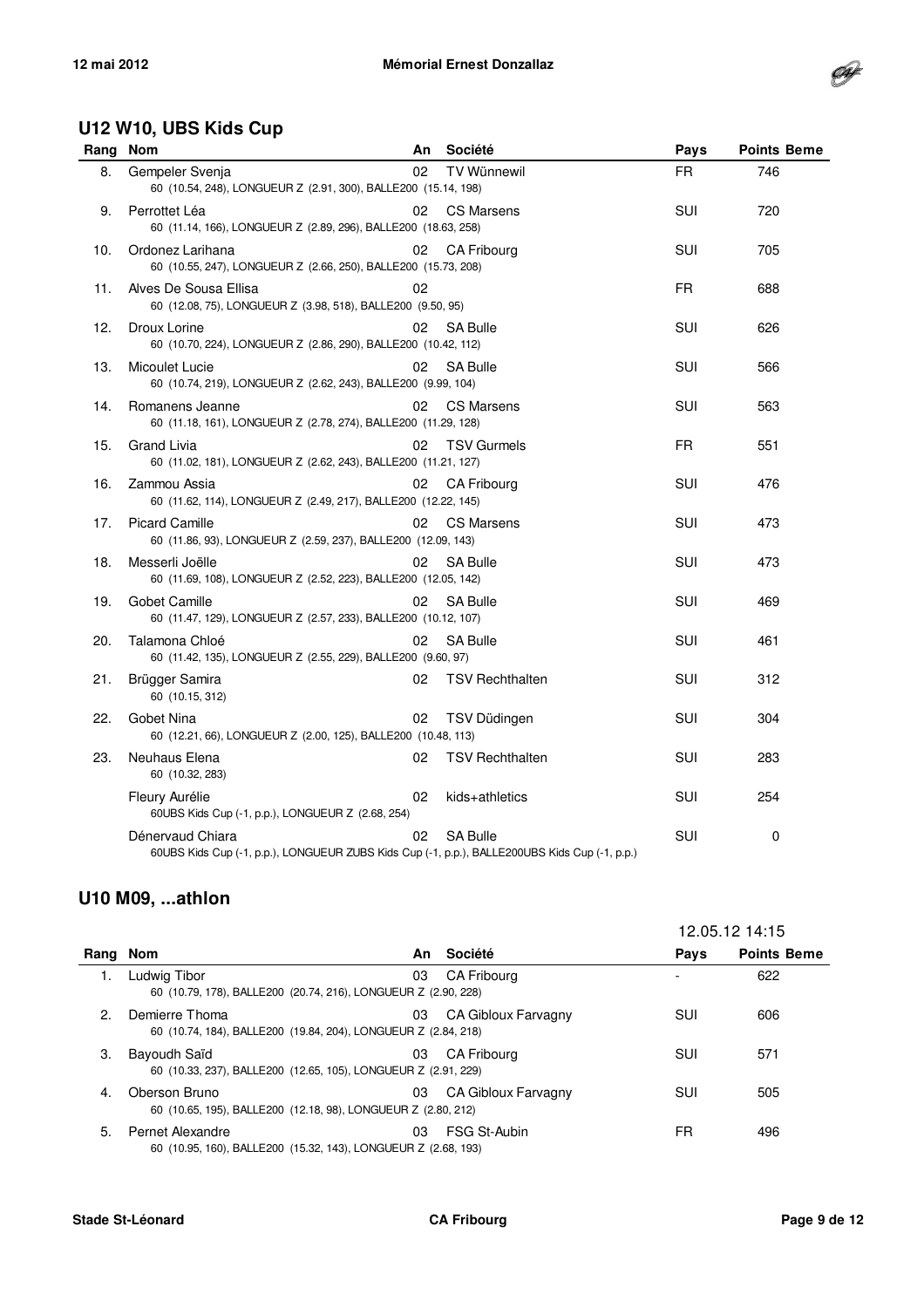

#### **U10 M09, ...athlon**

|    | Rang Nom                                                                                   |    | An Société                 | Pays       | <b>Points Beme</b> |
|----|--------------------------------------------------------------------------------------------|----|----------------------------|------------|--------------------|
| 6. | Kolly Tom<br>60 (11.64, 95), BALLE200 (15.04, 139), LONGUEUR Z (2.60, 181)                 | 03 | CS Le Mouret               | <b>SUI</b> | 415                |
|    | <b>Pauchard Mathias</b><br>60 (11.63, 95), BALLE200 (12.34, 101), LONGUEUR Z (2.63, 186)   | 03 | <b>FSG Estavayer-Lully</b> | SUI        | 382                |
| 8. | Vanderstraeten Nassim<br>60 (11.40, 115), BALLE200 (12.53, 103), LONGUEUR Z (2.33, 140)    | 03 | CS Marsens                 | SUI        | 358                |
|    | Carrel Noah<br>60ATHLON (-1, p.p.), BALLE200ATHLON (-1, p.p.), LONGUEUR ZATHLON (-1, p.p.) | 03 | CA Gibloux Farvagny        | SUI        | 0                  |

#### **U10 M08, ...athlon**

|          |                                                                                               |    |                     |      | 12.05.12 14:15     |
|----------|-----------------------------------------------------------------------------------------------|----|---------------------|------|--------------------|
| Rang Nom |                                                                                               | An | Société             | Pays | <b>Points Beme</b> |
| 1.       | Morard Hugo<br>60 (10.22, 253), BALLE200 (23.26, 249), LONGUEUR Z (3.09, 258)                 | 04 | CS Marsens          | SUI  | 760                |
| 2.       | Cochard Samuel<br>60 (10.66, 194), BALLE200 (11.41, 87), LONGUEUR Z (2.94, 234)               | 04 | CA Gibloux Farvagny | SUI  | 515                |
| 3.       | Marro Armand<br>60 (11.13, 141), BALLE200 (15.23, 141), LONGUEUR Z (2.80, 212)                | 04 | CS Marsens          | SUI  | 494                |
| 4.       | Maillard Théo<br>60 (10.65, 195), BALLE200 (10.73, 77), LONGUEUR Z (2.77, 207)                | 04 | CA Gibloux Farvagny | SUI  | 479                |
| 5.       | Chassot Rémy<br>60 (11.04, 150), BALLE200 (11.29, 85), LONGUEUR Z (2.82, 215)                 | 04 | CA Fribourg         | SUI  | 450                |
| 6.       | Bors Louis-Marie<br>60 (13.03, 19), BALLE200 (7.89, 34), LONGUEUR Z (1.92, 80)                | 04 | CA Fribourg         |      | 133                |
|          | Villoz Jérémie<br>60ATHLON (-1, p.p.), BALLE200ATHLON (-1, p.p.), LONGUEUR ZATHLON (-1, p.p.) | 04 | CS Marsens          | SUI  | 0                  |

#### **U10 M07, ...athlon**

|      |                                                                                              |    |                | 12.05.12 14:15 |                    |
|------|----------------------------------------------------------------------------------------------|----|----------------|----------------|--------------------|
| Rang | Nom                                                                                          | An | Société        | Pays           | <b>Points Beme</b> |
|      | Slehofer Mikael<br>60 (11.36, 119), BALLE200 (16.57, 160), LONGUEUR Z (2.73, 201)            | 05 | kids+athletics | <b>SUI</b>     | 480                |
| 2.   | Jenni Marco<br>60 (11.64, 95), BALLE200 (10.64, 76), LONGUEUR Z (2.54, 172)                  | 05 | CS Marsens     | SUI            | 343                |
| 3.   | Chable Basile<br>60 (12.39, 45), BALLE200 (9.04, 52), LONGUEUR Z (2.38, 148)                 | 05 | CA Fribourg    |                | 245                |
| 4.   | Savary Normand<br>60 (12.84, 25), BALLE200 (10.45, 73), LONGUEUR Z (2.20, 121)               | 05 | CS Marsens     | SUI            | 219                |
|      | Noël Gustav<br>60 (12.18, 57), BALLE200 (9.23, 55), LONGUEUR ZATHLON (-1, p.p.)              | 05 | CA Fribourg    | SUI            | 112                |
|      | Sauterel Noah<br>60ATHLON (-1, p.p.), BALLE200ATHLON (-1, p.p.), LONGUEUR ZATHLON (-1, p.p.) | 06 | CA Fribourg    |                | 0                  |
|      | Leuba Paul<br>60 (14.29, 0), BALLE200 (4.69, 0), LONGUEUR ZATHLON (-1, p.p.)                 | 06 |                |                | 0                  |

#### **U10 W09, ...athlon**

|          |            |      | 12.05.12 15:05     |  |
|----------|------------|------|--------------------|--|
| Rang Nom | An Société | Pavs | <b>Points Beme</b> |  |
|          |            |      |                    |  |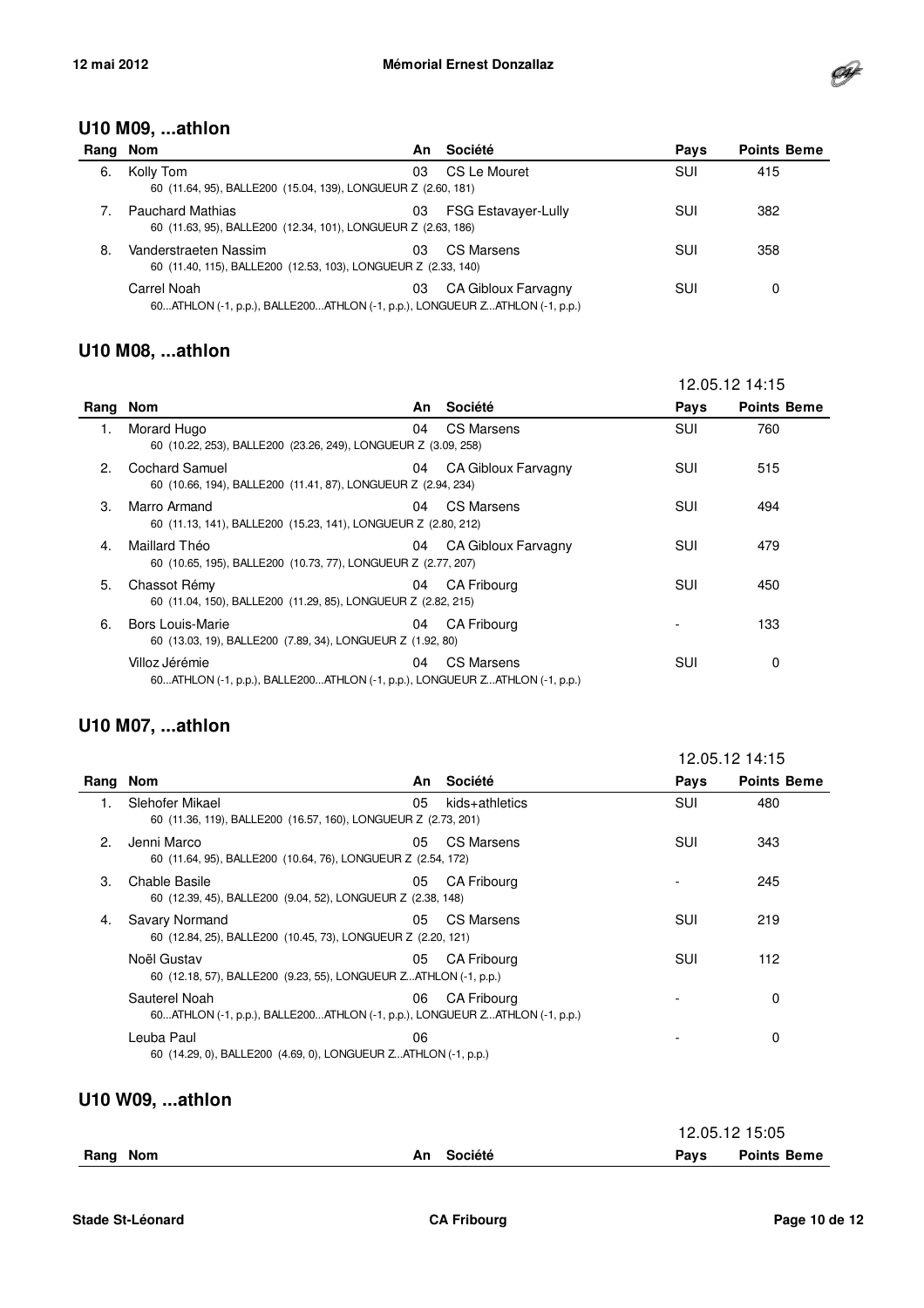

#### **U10 W09, ...athlon**

| Rang | <b>Nom</b>                                                                          | An | Société                    | Pays       | <b>Points Beme</b> |
|------|-------------------------------------------------------------------------------------|----|----------------------------|------------|--------------------|
| 1.   | Mauron Valentine<br>60 (10.50, 254), LONGUEUR Z (3.15, 348), BALLE200 (15.40, 202)  | 03 | CA Fribourg                | SUI        | 804                |
| 2.   | Jungo Justine<br>60 (10.31, 285), LONGUEUR Z (2.88, 294), BALLE200 (14.52, 187)     | 03 | CA Gibloux Farvagny        | SUI        | 766                |
| 3.   | Lehner Lena<br>60 (10.30, 287), LONGUEUR Z (2.76, 270), BALLE200 (15.34, 201)       | 03 | CA Fribourg                |            | 758                |
| 4.   | Kolly Eva<br>60 (10.90, 197), LONGUEUR Z (2.93, 304), BALLE200 (17.32, 236)         | 03 | CS Le Mouret               | SUI        | 737                |
| 5.   | Dettwiler Maeva<br>60 (10.21, 302), LONGUEUR Z (2.88, 294), BALLE200 (11.43, 131)   | 03 | <b>FSG Estavayer-Lully</b> | SUI        | 727                |
| 6.   | Savary Maëlle<br>60 (10.60, 239), LONGUEUR Z (2.92, 302), BALLE200 (13.28, 165)     | 03 | CS Marsens                 | SUI        | 706                |
| 7.   | Gaillard Lauryne<br>60 (10.70, 224), LONGUEUR Z (2.91, 300), BALLE200 (12.75, 155)  | 03 | <b>CS Marsens</b>          | SUI        | 679                |
| 8.   | Philipona Josiane<br>60 (10.20, 304), LONGUEUR Z (2.79, 276), BALLE200 (7.19, 49)   | 03 | <b>CS Marsens</b>          | <b>SUI</b> | 629                |
| 9.   | Fragnière Anaïs<br>60 (11.30, 148), LONGUEUR Z (2.69, 256), BALLE200 (10.09, 106)   | 03 | <b>CS Marsens</b>          | SUI        | 510                |
| 10.  | Goumaz Laurine<br>60 (11.80, 98), LONGUEUR Z (2.50, 219), BALLE200 (11.73, 137)     | 03 | <b>CS Marsens</b>          | SUI        | 454                |
| 11.  | Ayer Téa<br>60 (11.00, 184), LONGUEUR Z (2.42, 204), BALLE200 (5.65, 16)            | 03 | <b>CS Marsens</b>          | <b>SUI</b> | 404                |
| 12.  | Zandona Wanda<br>60 (10.90, 197), LONGUEUR Z (1.91, 108), BALLE200 (9.64, 98)       | 03 | CA Gibloux Farvagny        | <b>SUI</b> | 403                |
| 13.  | Berset Jeanne<br>60 (11.70, 107), LONGUEUR Z (1.99, 123), BALLE200 (9.49, 95)       | 03 | CA Gibloux Farvagny        | SUI        | 325                |
| 14.  | Kolly Marian<br>60 (10.30, 287)                                                     | 03 | <b>TSV Rechthalten</b>     | <b>SUI</b> | 287                |
| 15.  | <b>Buchs Mélanie</b><br>60 (12.00, 81), LONGUEUR Z (2.08, 140), BALLE200 (8.03, 66) | 03 | <b>CS Marsens</b>          | SUI        | 287                |
| 16.  | Ezzerki Nora<br>60 (12.00, 81), LONGUEUR Z (2.03, 130), BALLE200 (7.65, 59)         | 03 | <b>CA Fribourg</b>         | SUI        | 270                |
| 17.  | Müller Léane<br>60 (12.60, 42), LONGUEUR Z (2.27, 175), BALLE200 (6.57, 36)         | 03 | <b>CS Marsens</b>          | SUI        | 253                |
| 18.  | Wittwer Janine<br>60 (11.10, 171)                                                   | 03 | <b>TSV Rechthalten</b>     | SUI        | 171                |

#### **U10 W08, ...athlon**

|      |                                                                                  |    |              | 12.05.12 15:05 |                    |
|------|----------------------------------------------------------------------------------|----|--------------|----------------|--------------------|
| Rang | Nom                                                                              | An | Société      | Pays           | <b>Points Beme</b> |
|      | Leuba Mathilde<br>60 (11.20, 159), LONGUEUR Z (2.76, 270), BALLE200 (16.23, 217) | 04 | CA Fribourg  | SUI            | 646                |
| 2.   | Macheret Tessa<br>60 (11.50, 126), LONGUEUR Z (2.44, 208), BALLE200 (15.55, 205) | 04 | CS Marsens   | SUI            | 539                |
| 3.   | Demierre Britany<br>60 (11.00, 184), LONGUEUR Z (2.77, 272), BALLE200 (8.85, 82) | 04 | CS Marsens   | SUI            | 538                |
| 4.   | Detappe Alice<br>60 (11.30, 148), LONGUEUR Z (2.49, 217), BALLE200 (11.50, 132)  | 04 | CA Fribourg  |                | 497                |
| 5.   | Pernet Anastacia<br>60 (12.00, 81), LONGUEUR Z (1.95, 116), BALLE200 (9.74, 99)  | 04 | Gym St-Aubin | FR             | 296                |